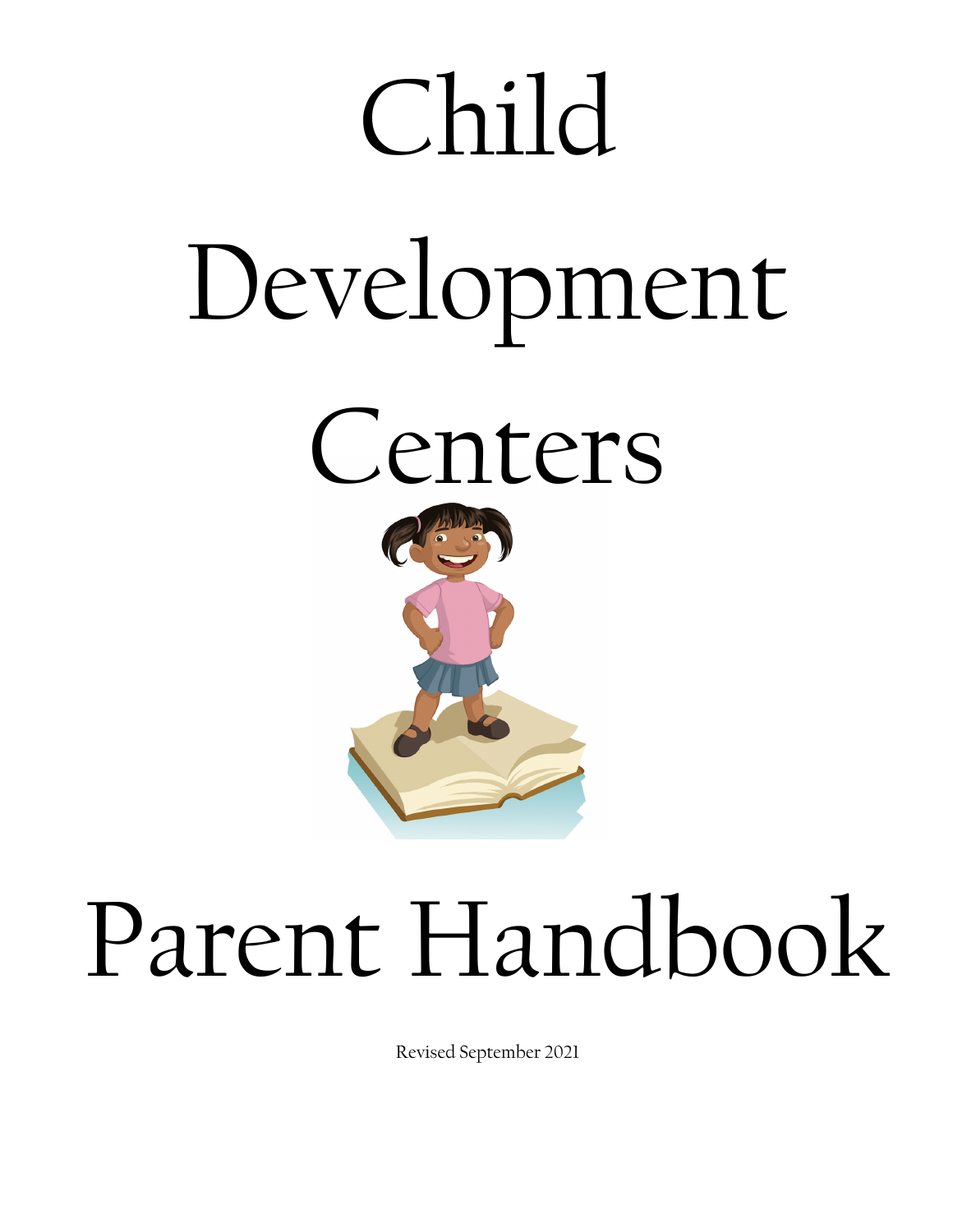Welcome to Fountain Valley School District Child Development Centers. Our program is designed to promote the physical, mental, and emotional health of preschool age children. Special emphasis is placed on enhancing each child's positive self-image as a learner as well as developing warm personal relationships with others. The curriculum will provide key learning experiences to build a foundation for school success.

Our Programs are open Monday through Friday, 10 months a year; hours vary by location. The centers will be closed in observance of legal holidays and local holidays as designated in enrollment packets. The centers provide morning and afternoon (full day) snacks consisting of fruits, breads and crackers, protein sources, and other nutritious foods. Lunch is provided for full day students and/or student will bring sack lunch each day.

Observations and visits are welcomed and encouraged. We are more than happy to answer, on a personal basis, any questions you might have been concerning the program.

### **PROGRAM GOALS**

To provide a preschool program in a safe, comfortable, and secure environment for the entire community. The program is designed to promote responsibility, decision making, social development, self-confidence, and personal growth while meeting developmental needs of each child and a solid foundation for lifelong learning.

### **PURPOSE**

The FVSD Child Development Centers provides quality child care services that strengthen, support, and supplement the family and the community.

### **ADMINISTRATION AND STAFF**

The CDCs are administered by the Fountain Valley School District Board of Education in agreement with the California Department of Education, Office of Child Development, and licensed by the State of California Health and Welfare Agency, Department of Social Services.

Each classroom is staffed by a teacher holding a Teacher Permit issued by the State of California Commission on Teacher Credentialing. All other staff meet necessary District requirements for education and experience in Child Development.

All staff members are trained and experienced early childhood educators who were chosen for their enthusiasm and expertise in working with children. They work together as a team to provide a quality program for children.

### **EVALUATION**

Evaluation of the total Child Development Center Programs is a continuous process with staff, parents, students, and community being involved. The Child Development Centers are evaluated according to the State Evaluation Plan.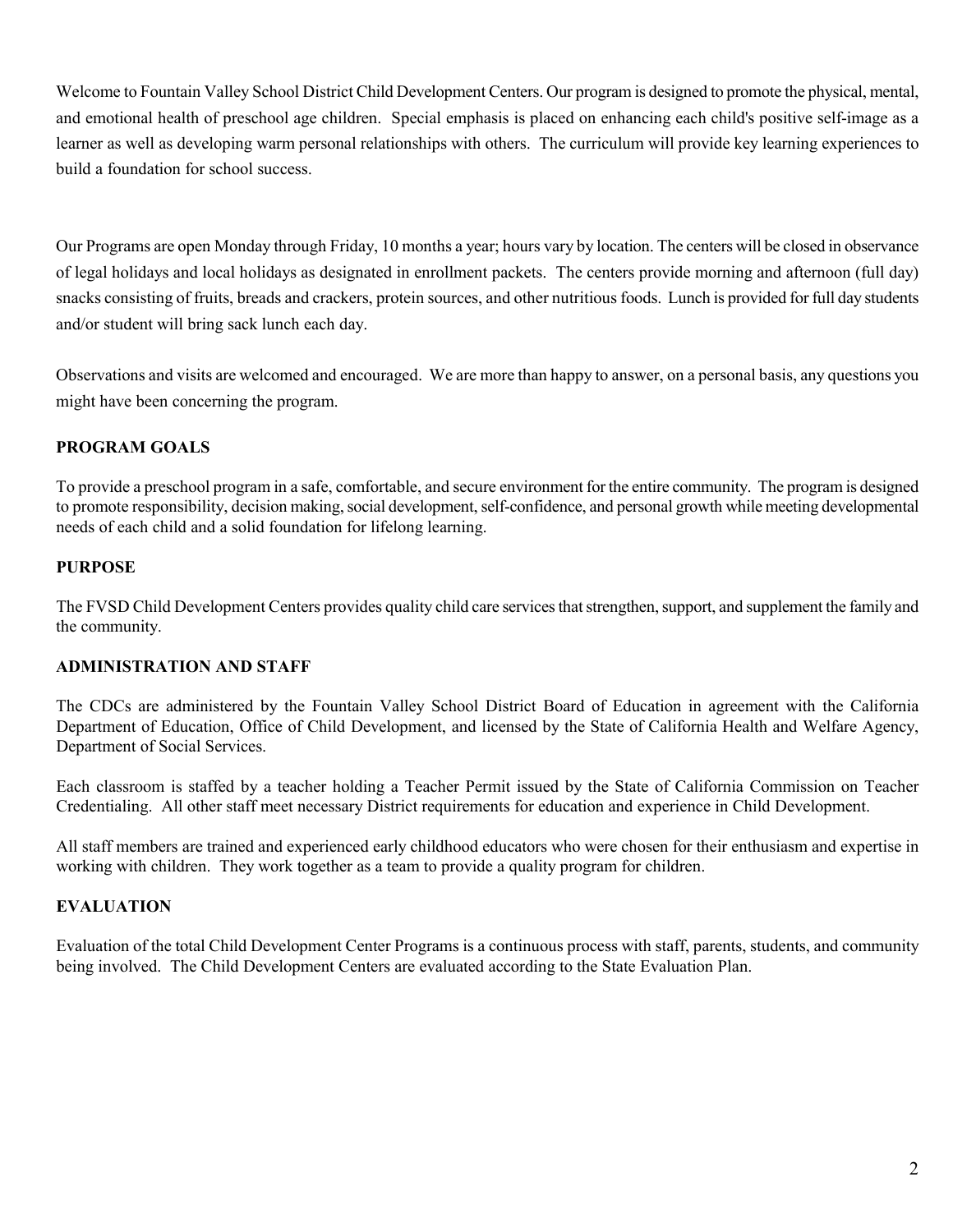### **EDUCATION PROGRAM**

Each day children will participate in a variety of planned learning experiences supportive of the learning and development of each child. Our classrooms are stocked with materials that invite students to learn as they work with manipulatives and explore their environment.

The environment at the centers is set to help the child develop a positive self-image, a feeling of self-identity and emotional stability. It is one which stimulates curiosity and fosters creativity; encourages independence and problem solving while still offering the greatest opportunity for the child to learn how to participate successfully as an individual within the group; develop habits which lead to effective learning; and offer experiences which are highly motivational. The children develop social, cognitive, and communication skills as they explore in the fields of science, mathematics, art, music, and the social sciences. Much attention is given to the children's development of motor skills. The activities which are planned are designed to foster child growth and development patterns. While the program is individualized, children explore the environment with groups of children having like needs.

### **NAPPING**

All full-day children at the center are provided a napping time. Children will nap at approximately 12:30. The children will nap on mats. Small sized blankets and sheets should be brought from home for each child. The blanket and sheet should be clearly marked with the child's name.

### **ADMISSION POLICIES**

The CDCs operate under the guidelines of the California Department of Education, Office of Child Development. The center operates in a non-discriminatory manner without regard to sex, race, religion, ethnicity, or physical disability. The center does not include any religious worship or instruction. Corporal punishment is not permitted within our Child Development Center.

Enrollment will be open to any child who is at least three years old and fully potty trained, provided the program can meet the needs of the child and:

- a. There will be no adverse effect upon the other children.
- b. The child will benefit from the program and the center is able to meet the individual needs of the child.
- c. The child will not require additional staff time normally given to the group.

### **ADMISSION PROCEDURES**

A completed Parent Contract form will be submitted accompanied by a registration fee.

Each child must have a medical examination by a licensed physician evaluating the child's general health, both physical and emotional, and stating any special problems or needs. The medical report must verify that immunizations are up to date in accordance with the State of California Department of Health Services requirements. If parents adhere to a religious faith practicing healing by prayer or other spiritual means, they may be exempted from the medical examination requirements by signing exemption conditions.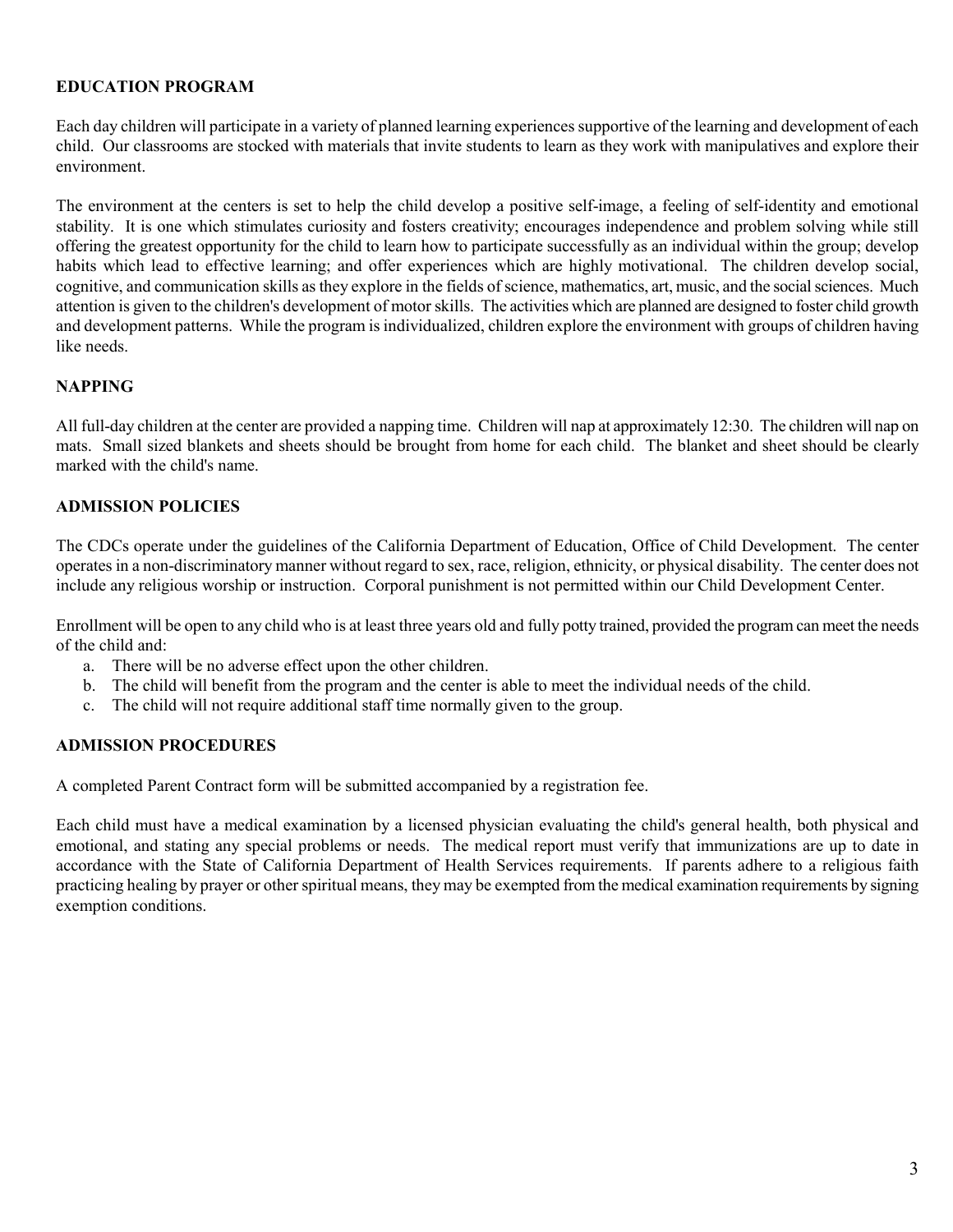### **ILLNESS**

Due to the close contact children have with each other in a child care setting, the Child Development Centers have strict policies regarding the illness of a child. The policies are for the protection of all children and families. They are meant to ensure each child is provided with as healthy an environment as possible without disrupting a family's schedule.

Upon arrival at the center, a staff member may question a parent or guardian about the child's health. Should the child be ill, the parent will be informed that the child will not be accepted at the center for the day.

Should a child become ill while at the center, a parent or someone on the emergency card or authorization form will be called to pick the child up. The child may not return to the center the following day.

Should a child have a fever, vomiting, or diarrhea, the child may not return until he or she has been free of these symptoms for a full day. In the absence of these symptoms, a child simply might not feel well enough to be in group care. In this case, the child may not return until his needs can be met in a child care setting.

In the event the child has been taken to the doctor for an illness, a doctor's note is required prior to the child's readmittance to the program. The doctor's note must state: 1) the reason for the visit, 2) if the child is contagious or not, and 3) when the child may return to the center.

In the event that your child develops a rash on their body or blisters in the inside of their mouth, a doctor's note will be required in order for your child to be readmitted into the CDC program. This is to maintain the health and well-being of all the children in the center.

### **MEDICATION DISTRIBUTION**

If your child needs to have prescription or non-prescription medication while at school, please use our school district "Request for Medication" form. In the event that you do not have this form with you at the time you are at the doctor's office, the doctor's note must also include: 1) the name of the medication, 2) the dates to start and discontinue the medication, 3) the amount that should be given to him/her, 4) at what time intervals.

### **REGISTRATION**

An annual non-refundable registration fee is charged per child.

### **MONTHLY TUITION**

- a. Tuition is due and payable on or before the first of each month whether or not a bill has been received. If the first of the month falls on a weekend or holiday, tuition is due prior to the first. Sometimes, due to circumstances beyond our control, a bill does not reach the parent or guardian, however, payment deadlines remain the same. You may leave a check in the classroom tuition box (the box will close on the 2nd of the month and tuition must be taken to the child care office), pay online or pay in the child care office. Online payment instructions will be sent with September's tuition statement.
- b. There is a \$10.00 late charge for payment received after the 2nd of each month. Failure to pay by the 10th will result in dismissal from the program. Failure to pay within 30 days of dismissal will result in the account being assigned to collection. Postdated checks are not accepted. All payments after the  $5<sup>th</sup>$  of the month must either be money order or cash and must be made at the Child Care Programs Office.
- c. A 10% discount is available for any older sibling enrolled in the CDC.

### d. **All payments are non-refundable.**

- e. Failure to pay tuition even though a child does not attend the CDC during the month will automatically result in the child being dropped from the program.
- f. Should a check be returned for insufficient funds, there will be a \$15.00 fee. All future payments will require a money order or cash to the Child Care Programs office only.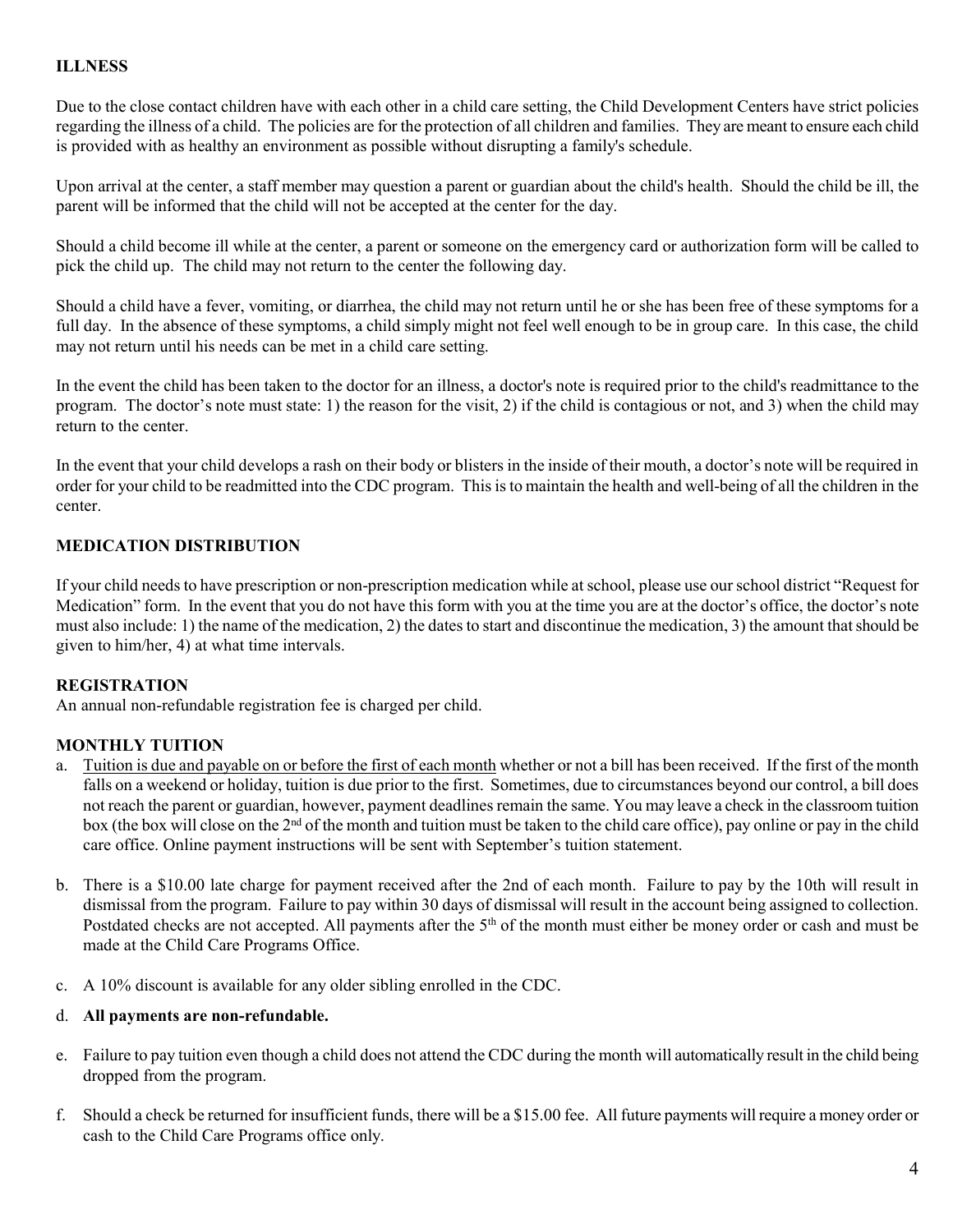### **WITHDRAWAL FROM PROGRAM**

**Written notice must be received by the CDC by the 15th of the month for the next month of attendance.** This will enable the staff to fill available space with prospective students that may be in need of child care services. **There are no changes for September after August 15th.** 

### **OPERATING PROCEDURES**

The CDC operates Monday through Friday. The CDC will be closed on legal holidays observed by the Fountain Valley School District.

### **ARRIVAL AND PICK-UP**

**Each child must be signed in and out of the CDC each day by an adult.** Failure to sign a child in or out can result in the termination of child care services.

Parents must enter the time of arrival and departure of their child in the sign-in book. Parents or other authorized persons must accompany the child to and from the center. The center cannot accept responsibility for children left at the gate or outside the classroom who have not been signed in.

Either half-day pick up time or Closing time 4:30/6:00 p.m. Should a child be picked up after their assigned pick up/6:00 pm closing time, the parent or guardian is assessed a penalty fee of \$10.00 for the first 15 minutes. **and \$1.00 per minute thereafter.**  This fee is to be paid when the child is picked up. Any child left after closing time will be considered to be abandoned, and appropriate measures will be taken to ensure the child's safety.

After closing time, if no contact has been made by a parent, a responsible party from the emergency list will be contacted to come to the center and pick up the child. If no one is available from the emergency list, the Fountain Valley police will be called after 6:30 p.m., and the child will be taken into protective custody until a parent can be located.

Three late pickups in one year will result in the child being dropped from the program. This is followed by a six-month period of ineligibility to enroll in the Fountain Valley District's CDC.

The only persons allowed to pick up a child are those who are 18 and over and whose names are indicated on the child's records.

No child will be released to any adult during school hours who does not properly identify him/herself with a government issued ID. We request that you contact us ahead of time before someone other than you arrive to pick up your child. However, please keep in mind that if anyone listed on your authorization form or emergency card arrives to pick up your child, we will release him/her. **Please keep your child's emergency card and authorization form current.**

### **ABSENTEEISM**

- 1. If a child is absent, a parent must notify the CDC staff that day and each day that he or she will not be in attendance.
- 2. If a child is absent or has "unused" hours for any given day, that day and/or hours cannot be applied to another day.
- 3. Because tuition is prorated, in order to ensure the continued operation of the program, no credit or allowance can be given for absences due to legal holidays when the center is closed or for any reason other than prolonged illness.
- 4. If a parent chooses to withdraw, a two week notice is required, the withdrawal will be considered a termination, and in order to reenter the program (if space is available), both a new registration fee and first month's tuition must be paid.
- 5. When a child returns from an absence, the parent must indicate the reason for the absence on the sign-in sheet. In the case of illness, the specific type of illness must be indicated in order to comply with state regulations.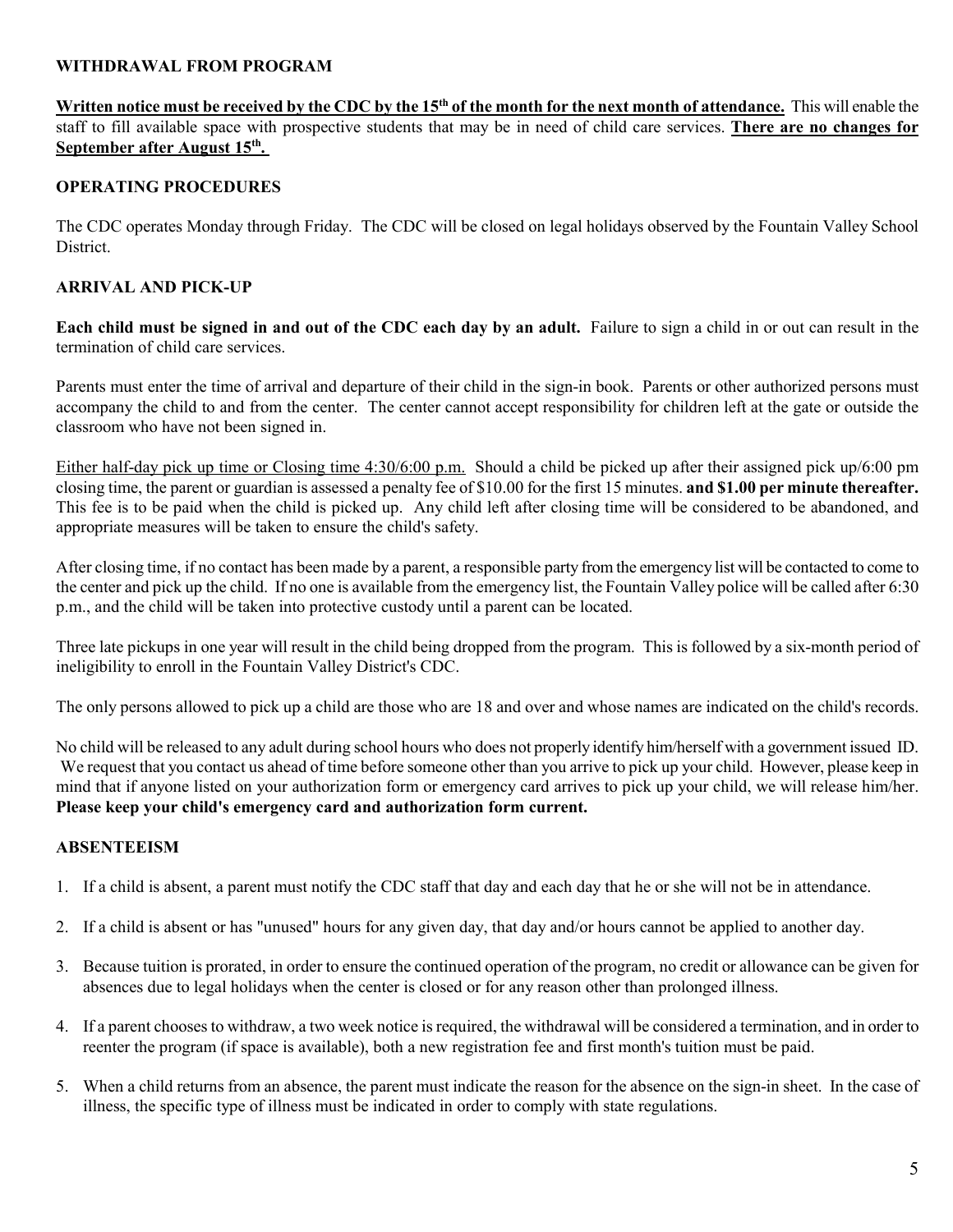### **NUTRITION**

Fountain Valley School District's CDC Program provides two hearty snacks each day, one morning and one afternoon. Each snack will include at least two of the four food groups: breads, fruits and protein sources. Children will be able to have a nutritious lunch. These meals are planned and delivered to our site by Fountain Valley School District's Food Services. Meals are served family style and children eat with a group. Teachers eat with the children, using this time to promote social development and to serve as a role model for the children.

### **BEHAVIOR MANAGEMENT**

CDC Programs utilize a positive approach to guiding children's behavior. Redirection is primarily used to direct inappropriate behavior. If repetitive behavior persists, the parent will be notified and together with the teacher, an action plan will be developed. Consistency is the key to guiding children. Cooperation from the parent is expected and required for continued enrollment.

Standards of behavior in the CDC parallel those in the school classroom. Children are expected to respect the adults in the program and to follow their directions. All rules are directed toward avoiding injury to persons or property while insuring fairness. The basic rules are:

- Keep hands and feet to oneself.
- Follow the direction of adults respectfully.
- Use equipment properly.
- Treat other children with courtesy.
- Use appropriate language suitable for a school setting.
- Settle disagreements by discussing them.

To ensure a safe, courteous, and positive environment, it is necessary to deal with unacceptable behavior firmly. A disruptive child may be removed from a group situation to regain self-control. If at any time it is considered that a child is not acting appropriately, parents will be asked to meet with the teacher and develop an appropriate plan of discipline. If behavior does not improve following the implementation of the discipline plan, the child may be dismissed from the program. This is followed by a six-month period of ineligibility to enroll in the Fountain Valley School District CDC Program.

In the event the staff deems it necessary, a parent may be called to pick up their child immediately.

### **EMERGENCIES**

In the event of an emergency or natural disaster, such as earthquake or flood, the following procedures will be in effect:

• All children will be kept at the center until they are picked up by the parent or other authorized person. A person authorized by the parent to pick up a child will be requested to present identification before the child is released.

• Should it be necessary to evacuate children from the center, the evacuation site will be posted on the center door and every effort will be made to contact parents and guardians.

- Staff members will remain with the children until they are released to the parent or authorized person.
- The center is equipped with sufficient supplies to accommodate children in the event of an emergency.
- **Please keep emergency information cards current to assist the CDC staff in the event of an emergency.**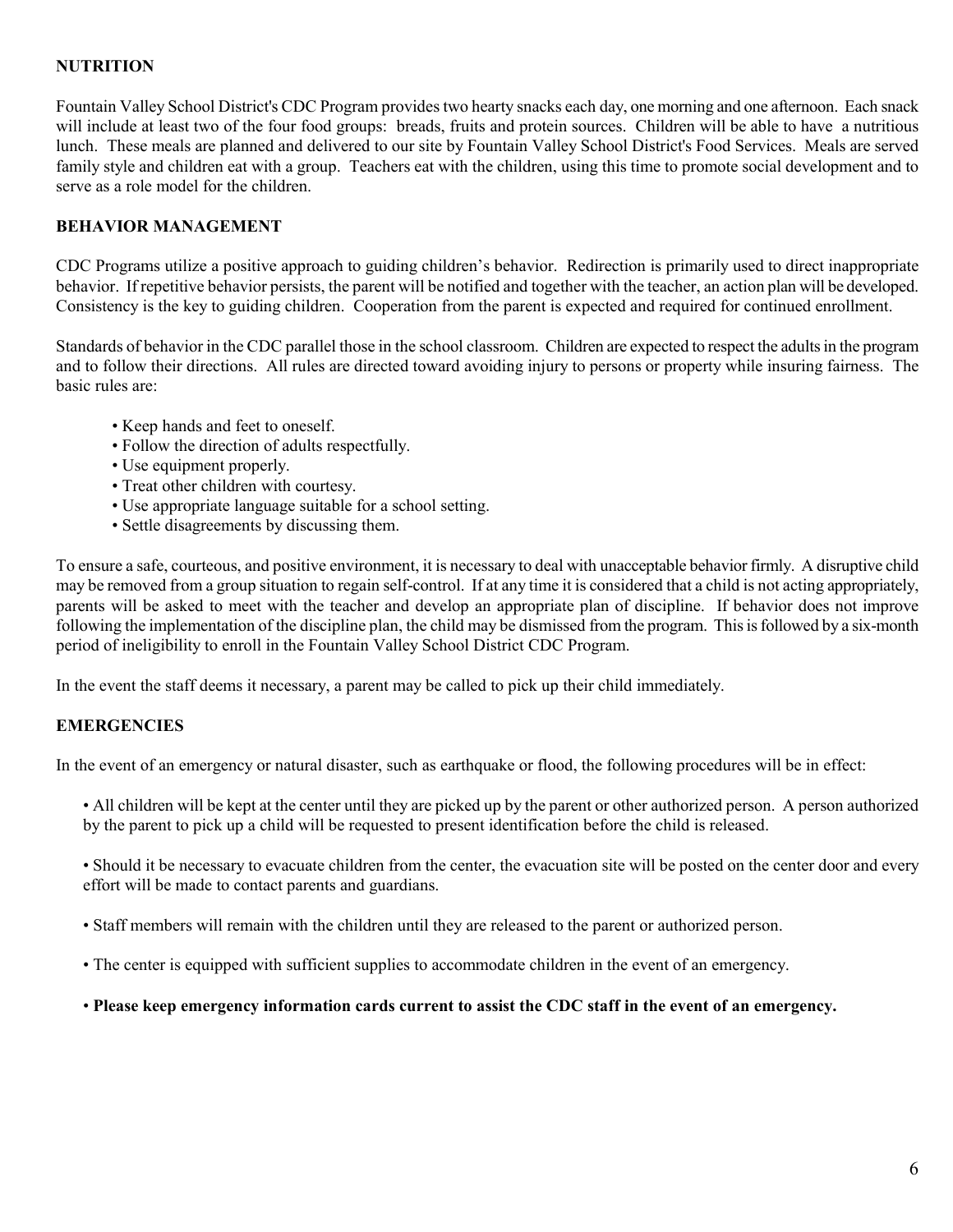### **CLOTHING**

The children will be involved in a variety of activities during the day. Many of the activities will become messy and may require the child to change clothes. (For example, water play, shaving cream art, painting, etc.)

In order to avoid lost items, all clothing should be clearly marked with the child's name. All children should wear play clothes and sturdy shoes suitable for the types of activities they will be involved in during the day. If the child stays until closing time, a sweater or jacket is recommended as it gets cool in the late afternoons.

### **TAX INFORMATION**

Fountain Valley School District's Tax I.D. number is #95-6001370.

### **WHAT TO BRING TO CHILD CARE**

### ALL CHILDREN

• At least two full changes of clothes (Please include lots of socks and underwear.)

Please consider the clothing as it will contribute to the ease of potty time.

### FULL DAY STUDENTS

Blanket and sheet marked with child's name for nap time (full day program only). Blankets should be a small size to fit children and mats. Sheets should be flat twin size or crib size.

According to California State Licensing Laws and Regulations, each child must have a sheet/blanket to cover their cot. It is the CDC policy that each child arrives at the beginning of each week with their sheet and blanket and that the sheet and blanket be taken home at the end of the week to be washed for the following week. **NO CHILD WILL BE ADMITTED INTO THE CDC PROGRAM WITHOUT A CLEAN SHEET AND BLANKET EACH WEEK**. If you forget your child's sheet and blanket, you will be asked to take your child with you to get them. It would be helpful for you to keep an extra set of bedding in your child's cubby.

- Families may wish to bring an object the child is attached to in order to make the transition easier.
- Blankets, jackets, sweaters, and extra clothing should be marked with the child's name.
- A bottle of sun screen lotion with an SPF of at least 30.

### **PARENT/STAFF COMMUNICATION**

A newsletter will go out from the site to provide you with program information and other news which may be of interest to you. The parent bulletin board close to the sign-in area will also contain special announcements including local community events. Please check it often. Parents are always welcome to visit the center, and are encouraged to participate in special activities.

### **PARENT CUSTODY/COURT ORDERS**

We realize that custody situations can be very complex and stressful. However, please be respectful of all staff and children in the CDC program when managing custody matters. **Parents are strongly encouraged to keep all custody disputes away from the child care environment.** CDC staff have been directed to not discuss personal family situations with parents and guardians. **All custody court orders must be authentic (court seals), up-to-date, and a copy must be on file in the CDC office in order for staff to comply with the mandates listed within the documents.** Staff will only follow orders within the court documents. **COMPLAINT PROCEDURE**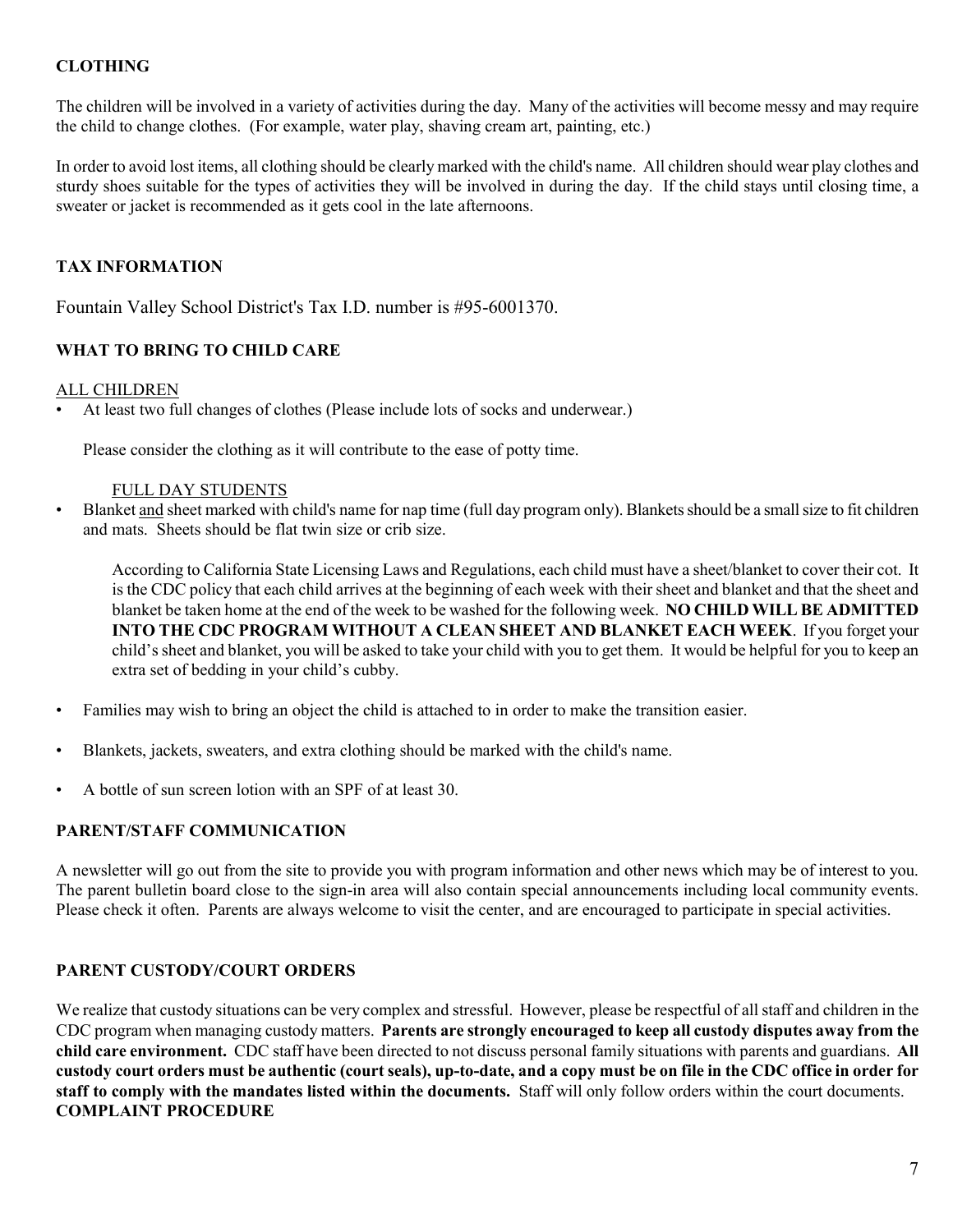The FVSD Child Development Services division staff believe that the quality of the CDC program can improve when the staff listens to complaints, considers differences of opinion, and resolves disagreements though an established process.

Any concerns should be directed to the CDC director. If the problems are not resolved, they should be directed to the Child Development Services (CDS) director. In the event the CDS director is unable to resolve the problem, you will be advised by the program director to follow the District's uniform complaint procedures.

### **UNIFORM COMPLAINT PROCEDURES**

The Board of Education recognizes that the District is responsible for complying with applicable state and federal laws and regulations governing educational programs. The District shall follow uniform complaint procedures when addressing complaints alleging (1) unlawful discrimination in any program or activity that receives or benefits from state financial assistance, based on sex, ethnic group identification, race, national origin, religion, color, mental or physical disability, or any basis that is contained in the prohibition of hate crimes set forth in subdivision (a) of section 422.6 of the Penal Code or (2) failure to comply with state or federal law in adult education, vocational education, child care and development programs, child nutrition programs, consolidated categorical programs, migrant education, and special education programs; (3) instructional materials, emergency or urgent facilities conditions that pose a threat to the health and safety of pupils or staff, and teacher vacancy and mis-assignment, as set forth in Education Code section 35186.

The Board encourages the early, informal resolution of complaints at the site level whenever possible. The Board prohibits retaliation in any form for the filing of a complaint, the reporting of instances of discrimination, or for participation in complaint procedures. Such participation shall not in any way effect the status, grades, or work assignments of the complainant. The Board acknowledges and respects student and employee rights to privacy. Discrimination complaints shall be investigated in a manner that protects the confidentiality of the parties and the facts. This includes keeping the identity of the complainant confidential except to the extent necessary to carry out the investigation or proceedings, as determined by the Superintendent or designee on a case-by-case basis. Other types of complaints and responses thereto are public records. The Superintendent or designee shall ensure that employees designated to investigate complaints are knowledgeable about the laws and programs for which they are responsible. Such employees may have access to legal counsel as determined by the Superintendent or designee.

### **PARENT CONDUCT**

While in the presence of children and staff, parents are expected to maintain a professional demeanor. Other than their own children, parents may not at any time approach children in the program for discipline reasons. All concerns must be directed to the staff.

California Education codes are very clear regarding confrontations with staff. Any parent, guardian, or other person who insults or abuses any teacher in the presence of other school personnel or children at a place which is on school premises or public sidewalks, streets, or other public situations in connection with assigned program activities is guilty of a misdemeanor.

Any conduct by a parent toward staff or a child which is deemed unacceptable may result in permanent termination of child care services.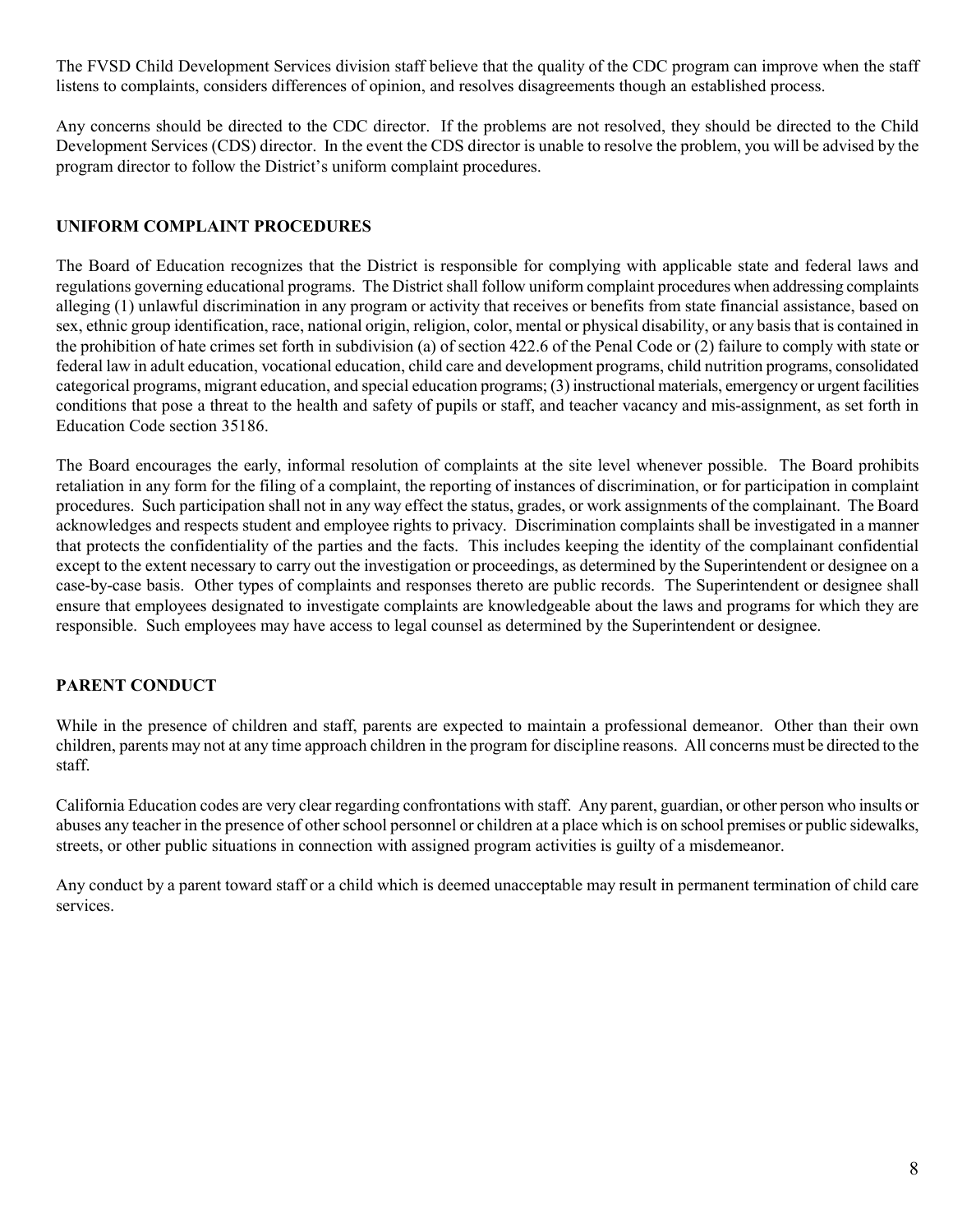### **NON DISCRIMINATION IN DISTRICT PROGRAMS AND ACTIVITIES**

The Board of Education is committed to affording equal rights and opportunities to all persons in public education. No person shall be subjected, in any program or activity conducted by the District, to discrimination on the basis of sex, ethnic group identification, race, national origin, religion, mental or physical disability, color, or any basis that is contained in the prohibition of hate crimes set forth in subdivision (a) of section 422.6 of the Penal Code. The Board shall promote programs which ensure that discriminatory practices are eliminated in all district activities.

**Penal Code 422.6 states**: *(a) No person, whether or not acting under color of law, shall by force or threat of force, willfully injure, intimidate, interfere with, oppress, or threaten any other person in the free exercise or enjoyment of any right or privilege secured to him or her by the Constitution or laws of this state or by the Constitution or laws of the United States because of the other person's race, color, religion, ancestry, national origin, disability, gender, or sexual orientation, or because he or she perceives that the other person has one or more of those characteristics.* 

### **SEXUAL HARASSMENT**

It is the policy as stated of Fountain Valley School District to provide an educational environment free of unlawful harassment, in which all students are treated with dignity and respect. (B.P. 5145.7 and A.R. 5145.7). The District maintains a strict policy prohibiting harassment of students due to sex, race, color, national origin, ethnicity, religion, age, physical or mental disability, blindness, severely impaired vision, or any other basis protected by Federal, State, or local law, ordinance or regulation.

All such harassment is unlawful. The District's anti-harassment policy applies to all persons involved in the District's educational environment and prohibits unlawful harassment by any District student or any employee of the District, including administrators, supervisors, certificated employees, and classified employees. Complaints will be processed in an expedited manner.

Unlawful harassment in any form, including verbal, physical and visual conduct, threats, demands, and retaliation is prohibited. Violation of this policy by an employee may result in discipline, which may include discharge, depending upon the seriousness of the violation. Violation of this policy by another student may result in discipline, which may include suspension or expulsion, depending upon the nature and seriousness of the violation (EC  $48900 \& 48900.2$ ).

**Sexual harassment is defined in the Education Code as:** Unwelcome sexual advances, request for sexual favors, and other verbal, visual, or physical conduct of a sexual nature, made by someone from or in the workplace or educational setting, under any of the following conditions: (1) Submission to the conduct is explicitly or implicitly made a term or a condition of an individual's employment, academic status, or progress; (2) Submission to, or rejection of, the conduct by the individual is used as the basis of employment or academic decisions affecting the individual; (3) The conduct has the purpose or effect of having a negative impact upon the individual's work or academic performance, or of creating an intimidating, hostile, or offensive work or educational environment; (4) Submission to, or rejection of, the conduct by the individual is used as the basis for any decision affecting the individual regarding benefits and services, honors, programs or activities available at or through the educational institution.

**Sexual harassment includes, but is not limited to:** (1) **Verbal:** Sexually demeaning comments, sexually explicit statements, questions, slurs, jokes, anecdotes or epithets; (2) **Written:** Suggestive or obscene letters, notes, or invitations; (3) **Physical:** Sexual assault, touching, impeding or blocking movement; (4) **Visual:** Leering, gestures, display of sexually suggestive objects or pictures, cartoons, or posters.

Sexual harassment also includes: Continuing to express sexual interest after being informed that the interest is un-welcomed. Making reprisals, or threats of reprisal, following a negative response to sexual advances, or following a sexual harassment complaint. The law prohibits any form of sexual harassment, which impairs the educational environment or a student's emotional well being at school. If a student thinks he/she is being harassed because of his/her sex, race, ancestry, or other protected basis, he/she should use the complaint procedure outlined in the District's policy to file a complaint and have it investigated.

The investigation of a claim of harassment will be conducted in a manner that protects the confidentiality of the parties and the facts. The District will not retaliate against the student for filing a complaint and will not knowingly permit retaliation by any District employee or another student. Any report of retaliation will be immediately, effectively and thoroughly investigated, and if substantiated, appropriate disciplinary action will be taken.